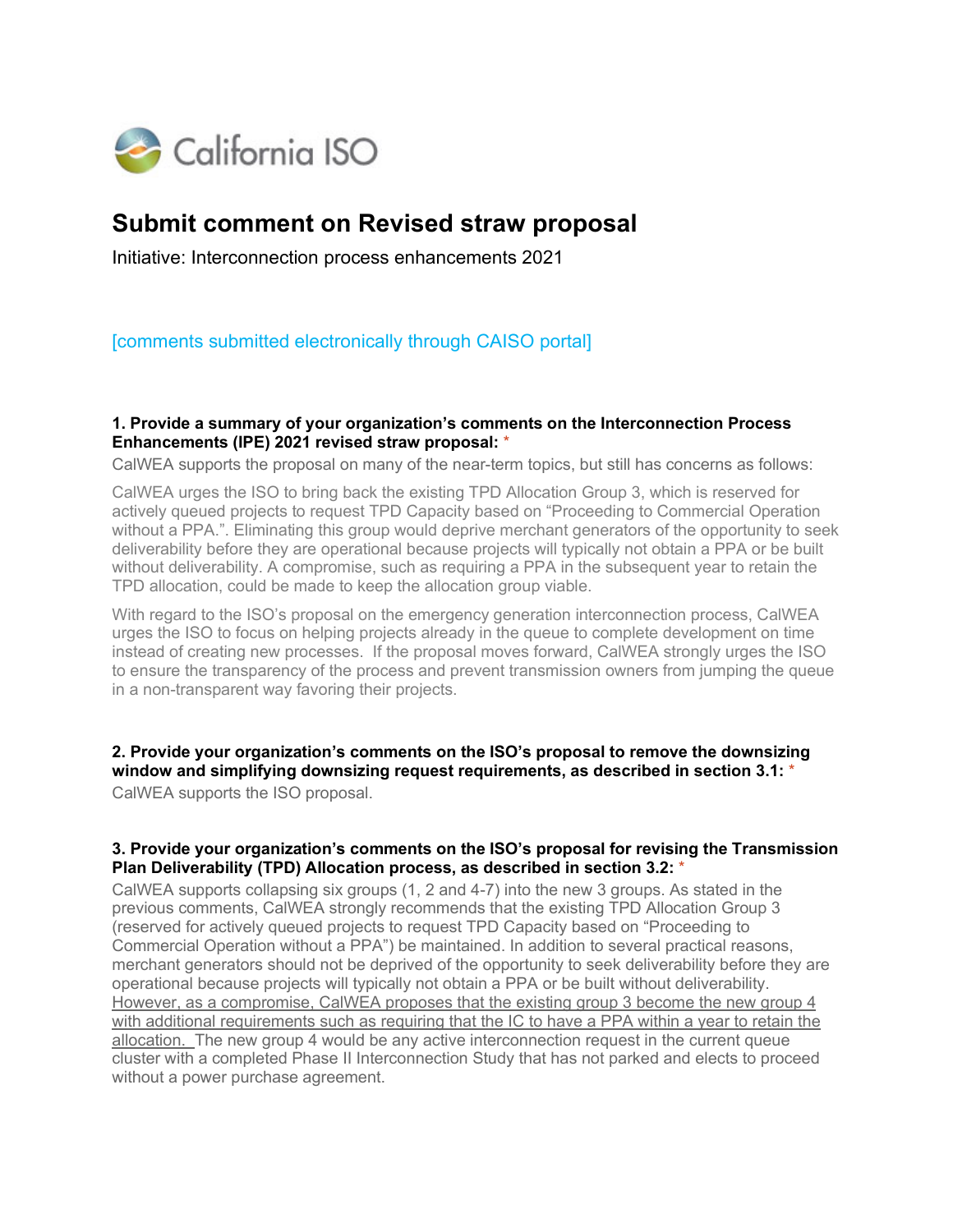CalWEA also recommends that resources with PPAs shorter than 5 years should be able to get interim deliverability given that the shorter PPA does not qualify the resource for TPD allocation.

ISO clarified at the stakeholder call that ISP projects requesting FCDS could not seek TPD as EO before it completes the cluster deliverability assessment. CalWEA asks the ISO to reconsider this policy. Seeking TPD as EO does not constitute queue-jumping because the EOs seeking TPD are checked against the current queue to ensure they are not contributing to any local delivery constraints. ISPs that elect EO are currently allowed to seek TPD and that is not considered queuejumping. There is no difference in the case of ISPs that elect FC and those seeking TPD as EO.

## **4. Provide your organization's comments on the ISO's proposal for developing an emergency generation interconnection process, as described in section 3.5:** \*

CalWEA opposes this queue-jumping exercise. Rather than creating this non-transparent process that favors PTOs, ISO should accelerate interconnection of ready projects already in the queue. If this proposal moves forward, the new process should not be allowed to be used by PTOs to develop their own projects. The criteria should require both NU and distribution upgrades to meet the cost threshold. The process should be transparent regarding the qualification of the eligible interconnection requests and how impacts of the emergency interconnection on the queued generation interconnection requests are determined.

## **5. Provide your organization's comments on the ISO's proposal for determining if site exclusivity be required to progress into the Phase II study process, as described in section 4.2: a) General comments on site exclusivity topic. b) Provide your comments on the appropriate definition for demonstration of site exclusivity for offshore wind projects to be included in the ISO Tariff Appendix A.** \*

CalWEA supports the site exclusivity standard for offshore wind projects in federal waters governed by BOEM, but the standard should differ for projects in state waters. In the case of BOEM projects, the lease is issued first to the winning bidder, an EIR is then conducted, and then approval of a Construction and Operation Plan is considered. In State waters, a project submits an Application for Lease of State Lands to the State Lands Commission. After deeming the application complete, the Commission first conducts CEQA review on the proposed project and then determines whether to approve the lease application. (See State Lands Commission's Application Guidelines, available at [https://www.slc.ca.gov/wp-content/uploads/2018/07/Lease\\_App\\_Guidelines\\_2011.pdf](https://www.slc.ca.gov/wp-content/uploads/2018/07/Lease_App_Guidelines_2011.pdf).) Therefore, CAISO should consider an application-deemed-complete as site exclusivity for state waters projects.

**6. Provide your organization's comments on the ISO's proposal for the expanded errors and omissions process to provide criteria and options when changes to network upgrade requirements occur after Financial Security (IFS) postings have been made, as described in section 5.3: a. General comments on errors and omissions topic. b. Provide your comments on including the termination of the project's PPA within the eligibility criteria for allowing projects to withdraw and receiving a full refund of its IFS and any unused study deposit when an error or omission is discovered. i. What specific documentation of a project's PPA termination should be required?** \*

CalWEA supports the ISO proposal. CalWEA supports inclusion of PPA termination due to errors and omissions of a PTO within the eligibility criteria for project withdrawal and receiving a full refund of the IFS and unused study deposit.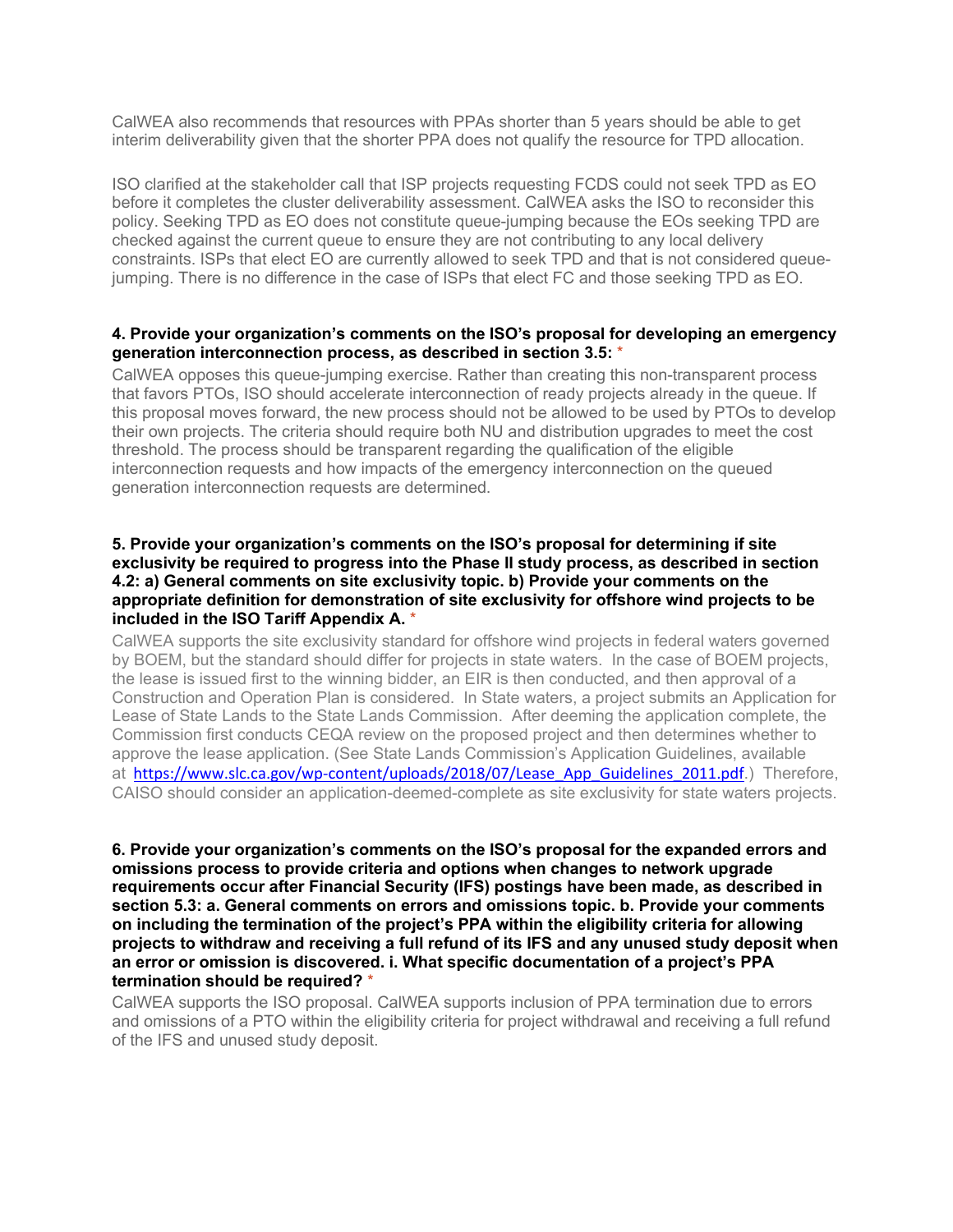## **7. Provide your organization's comments on the ISO's proposal for clarifying the definition of Reliability Network Upgrade (RNU), as described in section 5.4:** \*

CalWEA has no objection to the clarification.

#### **8. Provide your organization's comments on the ISO's proposal for transferring Participating Transmission Owner (TO) Wholesale Distribution Access Tariff (WDAT) Projects into ISO Queue, as described in section 5.5:** \*

CalWEA supports the ISO proposal.

## **9. Provide your organization's comments on the ISO's proposal for changing sites and POIs during IR validation, as described in section 5.6:** \*

CalWEA supports the ISO proposal provided that the study area boundary is defined and available publicly.

# **10. Provide your organization's comments on the ISO's proposal for should parked projects be allowed to submit any type of MMAs while parked, as described in section 5.8:** \*

CalWEA supports the ISO proposal with modification. CalWEA recommends allowing downsizing while a project is parked.

## **11. Provide your organization's comments on the ISO's proposal for adding due dates for curing deficiencies in Appendix B, to avoid delays in starting Phase II studies, as described in section 6.1:** \*

CalWEA has no objection to the ISO proposal but asks ISO to clean up Appendix B to remove unnecessary data requirements.

## **12. Provide your organization's comments on making it explicit that when ICs agree to share a gen tie-line, PTO interconnection facilities, and any related IRNUs at a substation across clusters, the shared IRNUs are not subject to GIDAP Section 14.2.2, as described in section 6.2:** \*

CalWEA believes that shared IRNUs should not be exempted from GIDAP 14.2.2 if the projects sharing upgrades have no affiliation with each other. There is enough protection for the PTO to keep the cost responsibility with the Interconnection Customers for shared IRNUs. No special treatment should be given for IRNU as PNU if the sharing parties are non-affiliated.

# **13. Provide your organization's comments on the ISO's proposal for modifications to commercial viability criteria, as described in section 6.4:** \*

CalWEA supports the modifications to commercial viability criteria. However, the ISO proposal does not address the concern CalWEA raised regarding interconnection before RNU. Timing of the limited operational study (5 months before the Initial Synchronization Date) does not leave enough time for project development. There should be a mechanism for the developers to get an indication whether the project can interconnect within two years. A non-binding LOS, as part of the Phase II operational study or annual reassessment, should evaluate if the projects with executed GIA can interconnect as requested by relying on market operation in lieu of some reliability upgrades. This analysis, including the assumptions, limitations, and conclusions, should be published and updated annually.